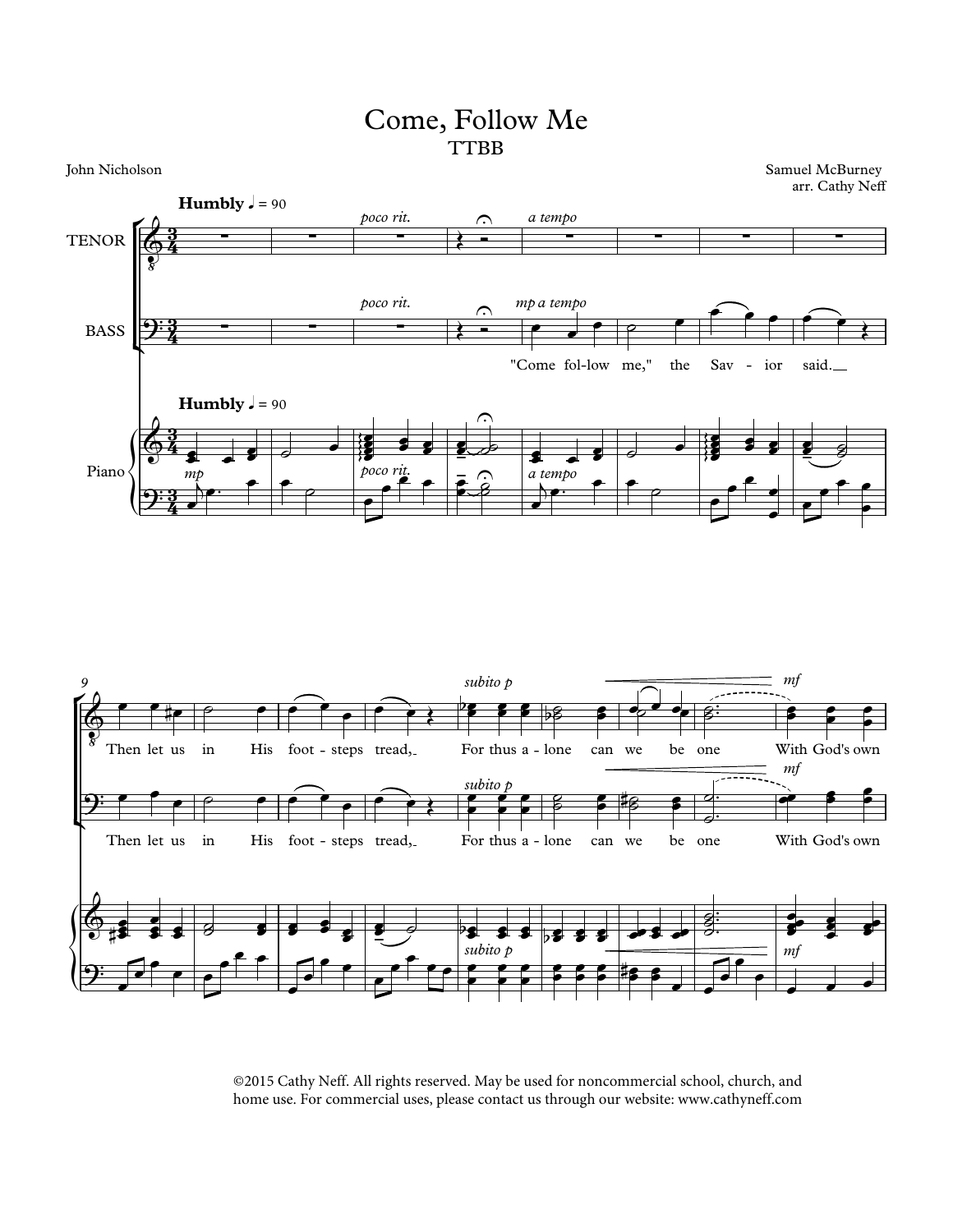





2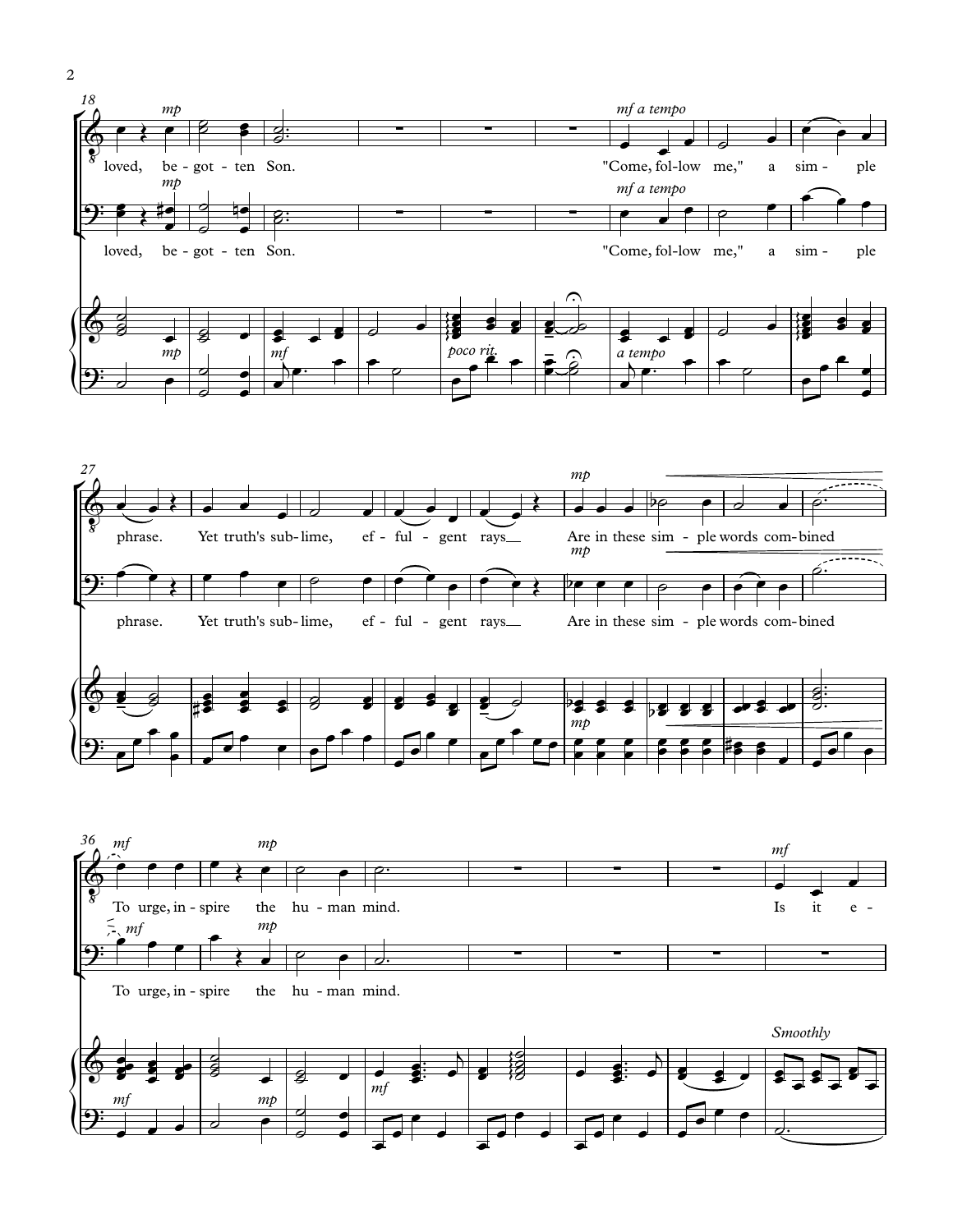



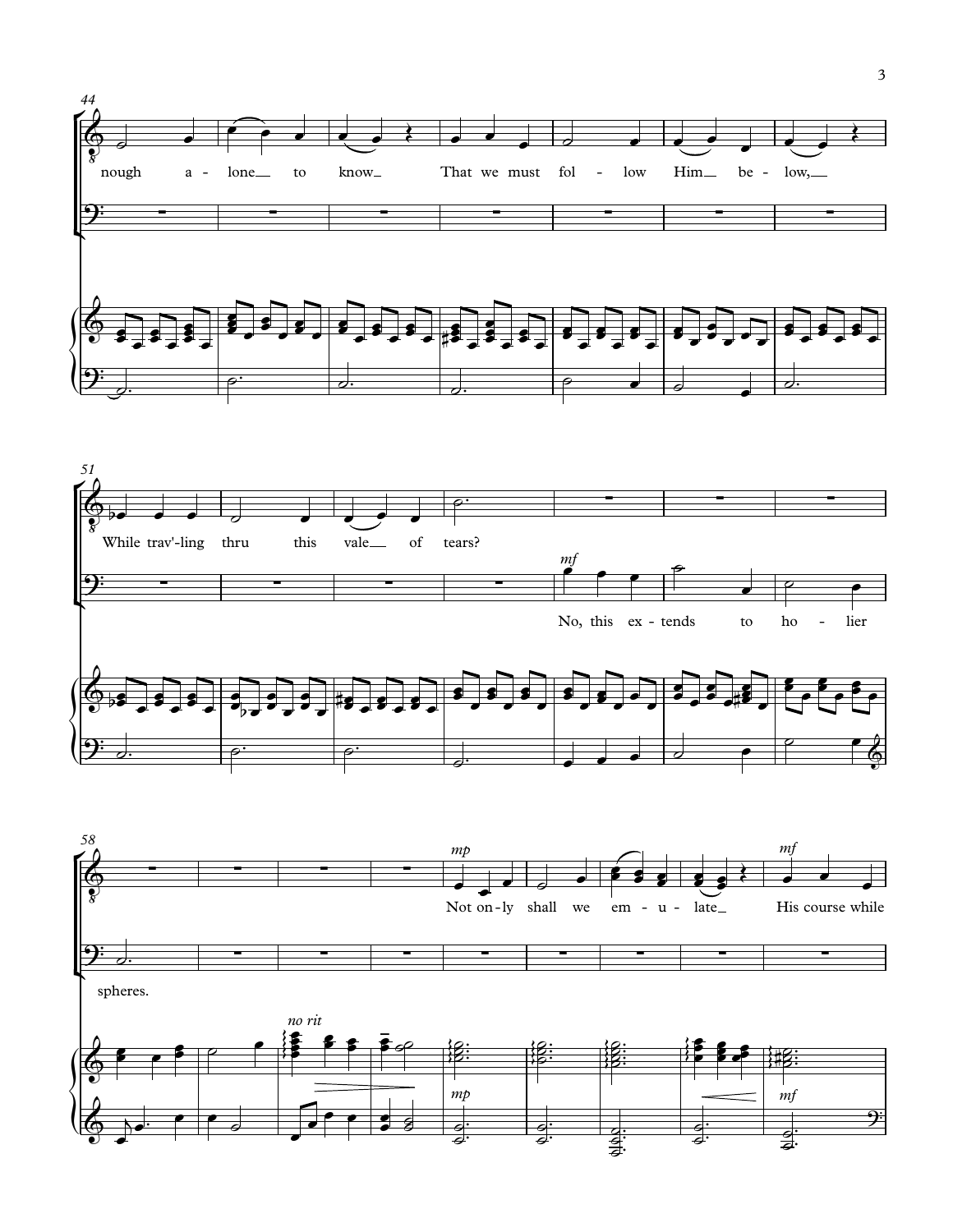







4